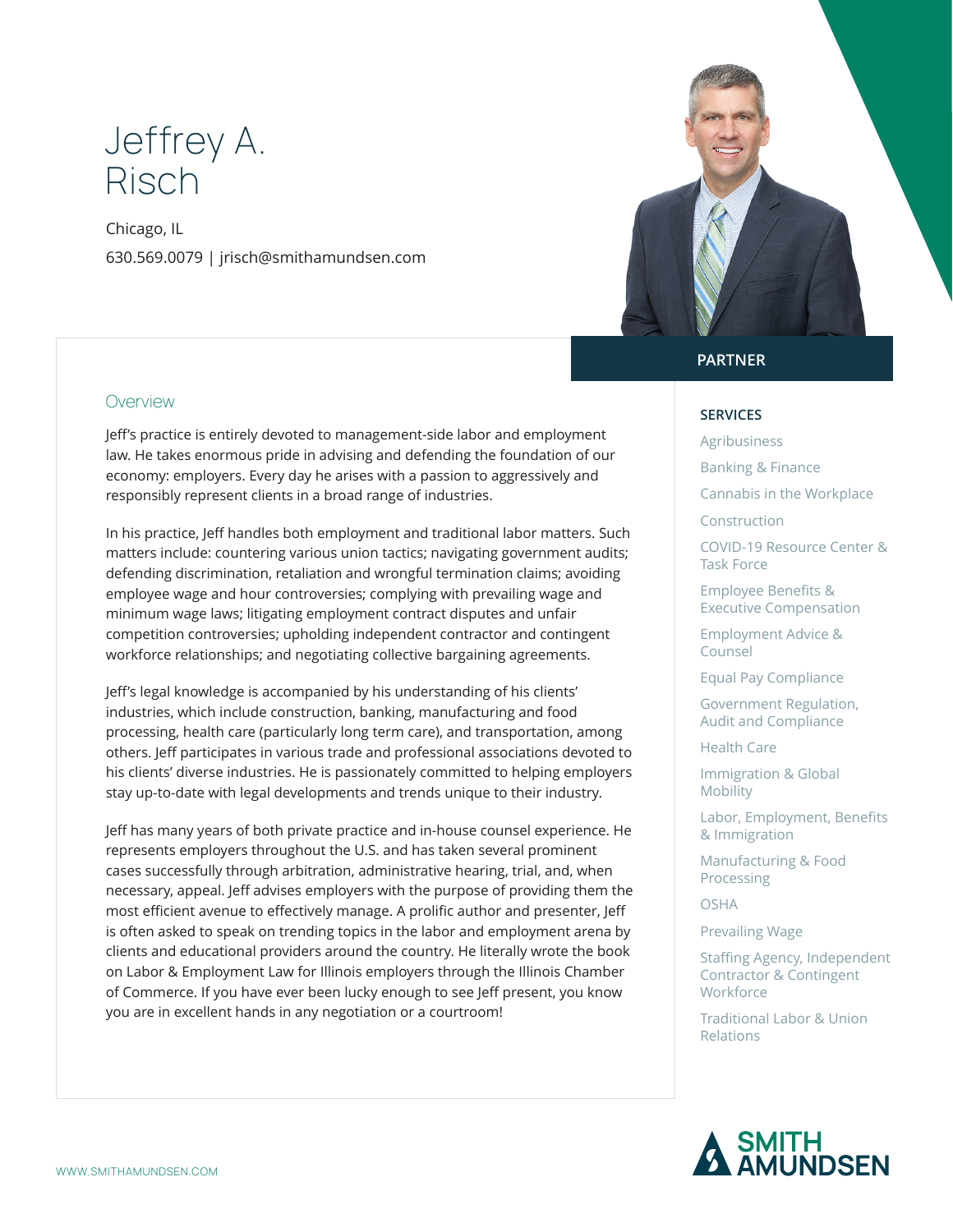A former manager and current business owner, Jeff understands and relates to the objectives of his clients. He applies his passion for business and employers in his work as chairman of the Illinois Chamber of Commerce Employment Law & Litigation Committee, chapter labor counsel for the Associated Builders and Contractors of Illinois, chapter labor counsel for the Northern Illinois Building Contractors Association, and chapter labor counsel to the Finishing Contractors Association of Illinois.

As co-chair of the firm's expansive management-side Labor and Employment Service Group, Jeff oversees a team providing comprehensive counsel to employers across the country. As a member of the firm's Executive Committee, Jeff helps to set the strategic vision for the firm and ensures that each of the firm's clients receives the best possible experience working with SmithAmundsen.

### **Experience**

Successfully Established a New Business Plan for a General Contractor to Utilize Both Union and Non-Union Subcontractors

Secured a Restraining Order and Injunction against a School District for Unfairly Trying to Sway Construction Work Away From a Non-Union Contractor

Secured a Reversal of the New Jersey Department of Labor's 7-Figure Tax Assessment Against a National Publishing Company's Business Model

Secured a Victory for Multiple Chicago Area Road Contractors Pursuant to the Illinois Prevailing Wage Act

Defeated a Laborer Local Union in its Organizing Efforts Directed at a Nursing Home

Obtained an Arbitration Award Denying a Former Sales Person's Claim of \$500,000 in Unpaid Commissions and Interest

Managed Successive Campaigns to Avert Unionization of Warehouse Employees of a Food Manufacturer

Successfully Represented a Concrete Manufacturer against Laborers' Organizing Petition

Managed a St. Louis Auto Dealer's Campaign Against Union Petition

Successfully Filed Numerous Unfair Labor Practice Charges Against Unions Unlawful Picketing Activities at Construction Sites

Secured Judgment for a Regional Banking Client Accused of Terminating an Employee After She Applied for and Took VESSA Leave

# Jeffrey A. Risch

Unfair Competition Counseling and Litigation

Vaccine Mandates in the Workplace

Wage & Hour

Workers' Compensation

#### **EDUCATION**

University of Tulsa College of Law, J.D., 1998, *highest honors*

Illinois State University, B.S., 1994

#### **ADMISSIONS**

Illinois Oklahoma

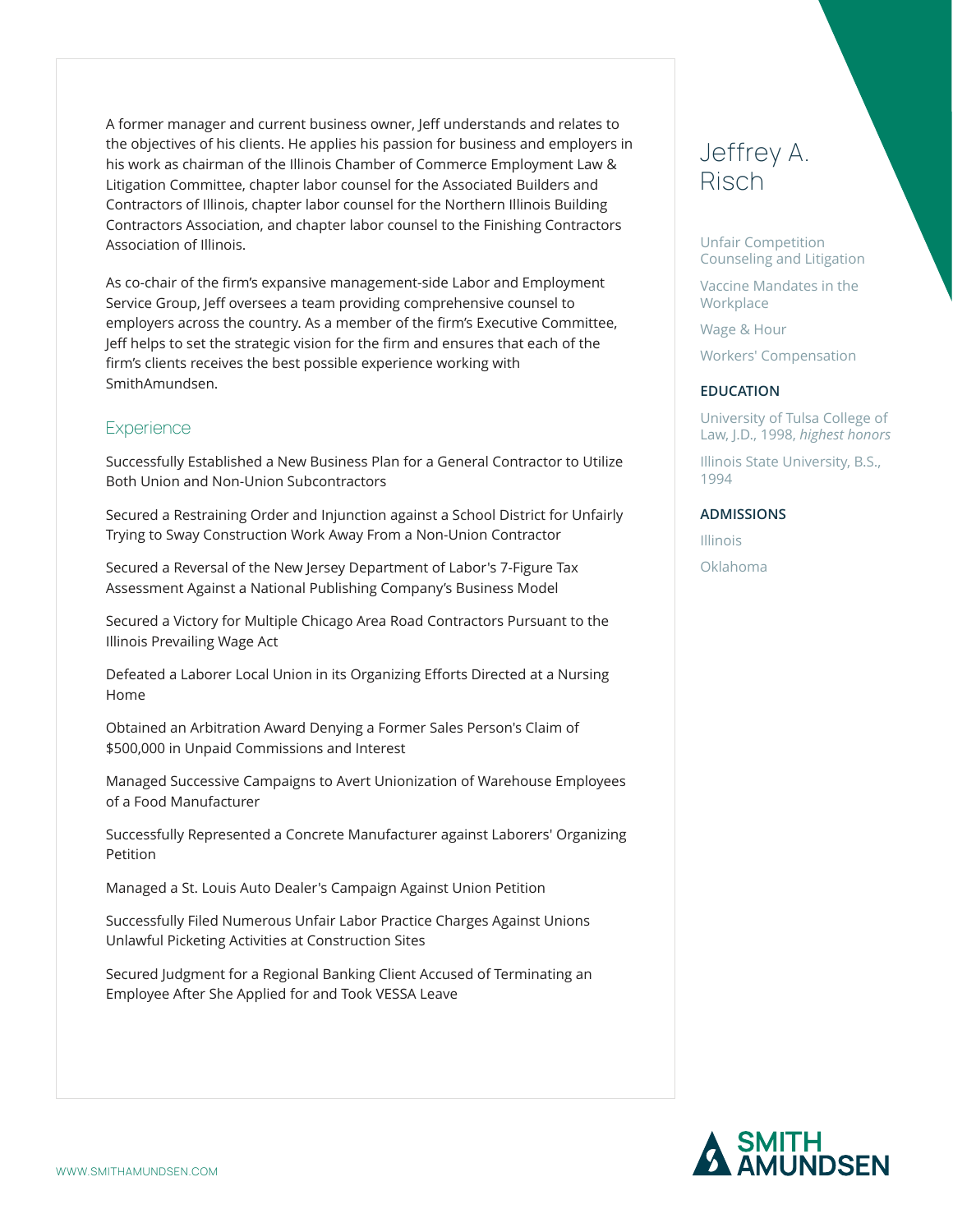Defended a Civil Engineering Firm Against Qui Tam False Claims Act Suit

Defended an Engineering and Manufacturing Industry Client Accused of Terminating an Employee Because of Her Race

Represented a Contractor in an Ownership Dispute over Equipment the Client Purchased

Helps a National Multi-Line Insurance Company With Multiple Areas of Representation and Business Operations

Successfully Defended a Construction Contractor under the Illinois Prevailing Wage Act

Won a Motion to Dismiss in a Common Law Retaliatory Discharge Case Under the Workers' Compensation Act

Obtained a Temporary Restraining Order and Favorable Settlement for a Sales Company in Claims Based on Improper Solicitation of Clients

Defended Family-Owned Automotive Group Against Attempt to Unionize

Represented an International Direct Sales Business in a Suit for Breach of Restrictive Covenant and Nondisclosure Agreements

Successfully Obtained a Denial of Motion for Class Certification in a Contentious Wage and Hour Class Action Lawsuit for Major Health Care Group

Obtained a Preliminary Injunction on Behalf of a School Photography Company Against a Competitor in Violation of Restrictive Covenant Agreement

Represented a National Food Processing Company in a Key Union Contract Negotiation

Represents Construction Clients in Defense of Petitions for Enforcement Administrative Subpoenas Under Prevailing Wage Act

Obtained Summary Judgment Dismissal for Manufacturer on Racial Bias Claims under Title VII and Section 1981

Defended the Interests of Temporary Staffing Agencies in a Case Brought by the Illinois Attorney General's Antitrust Division

Successfully Represented Two Separate Franchise Owners against Union Organizing Petitions

Obtained a Summary Judgment Dismissal in Favor of High Profile Clients Accused of Tortiously Causing a New Business to Suffer \$25M in Alleged "Lost Profits" and an Additional \$75M in Other Damages

### Jeffrey A. Risch

SMITH<br>AMUNDSEN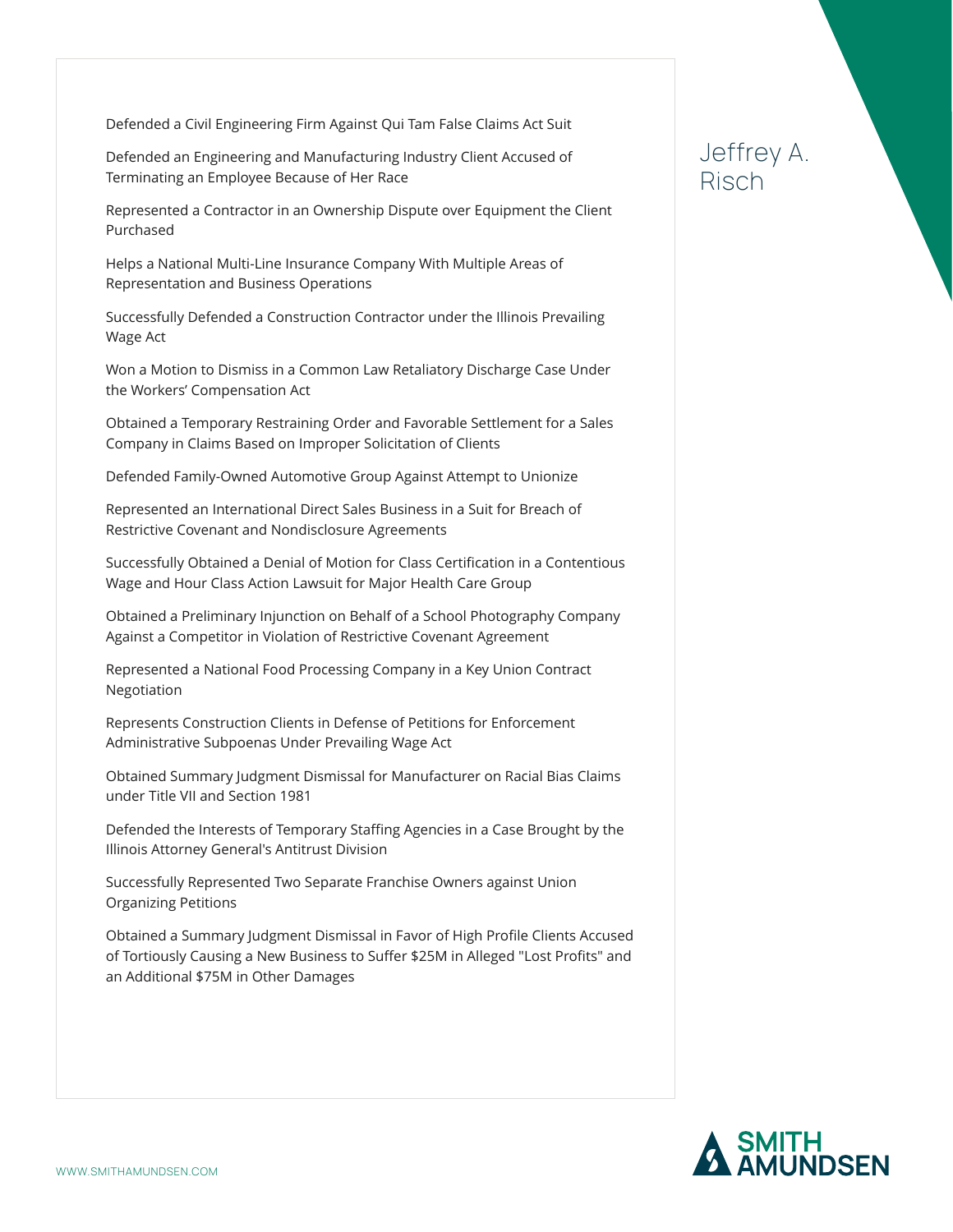Secured Dismissal for Construction Contractor in a Contentious False Claims Act Claim

Obtained Denial of Motion for Class Certification in a Wage and Hour Class Action Lawsuit Brought By Home Health Care Workers

Defended Manufacturer Against Attempt to Unionize Laborers

Handled Labor Negotiations for Food Processing Client in a Successor Collective Bargaining Agreement

#### Membership & Involvement

- Member: SmithAmundsen Executive Committee
- Illinois Chamber of Commerce: Chair, Employment Law Council; Chair, Employment Litigation Committee; Chair, Employment Law Committee; Lead Attorney, HR Audit Task Force; Board Member
- Chapter Labor Attorney, National Labor Advisory Board: Associated Builders & Contractors of Illinois
- Chapter Labor Counsel, Member: Northern Illinois Building Contractors Association
- Chapter Labor Counsel, Member: Finishing Contractors Association of Illinois
- Board of Directors: Marklund
- Member: Illinois State Bar Association; Oklahoma Bar Association; HR Illinois Advisory Board; Valley Industrial Human Resource Association
- Labor Law Advisor: Midwest Truckers Association; Illinois Lumber and Material Dealers Association

#### **Honors**

- Selected to *The Best Lawyers in America*© in Employment Law Management: 2015, 2016, 2017, 2018, 2019, 2020, 2021, 2022
- Recognized as "40 Illinois Attorney Under 40 to Watch" by the Law Bulletin: 2010
- Selected to the Illinois Super Lawyers list: 2013, 2014, 2015, 2016, 2017, 2018, 2019, 2020, 2021, 2022
- Selected to the "Top 100: Illinois Super Lawyers" list: 2017, 2018
- Selected to the Illinois Super Lawyers "Rising Stars" list: 2012
- Selected by the Leading Lawyers Network as a "Leading Lawyer" in management side employment law

# Jeffrey A. Risch

SMITH<br>AMUNDSEN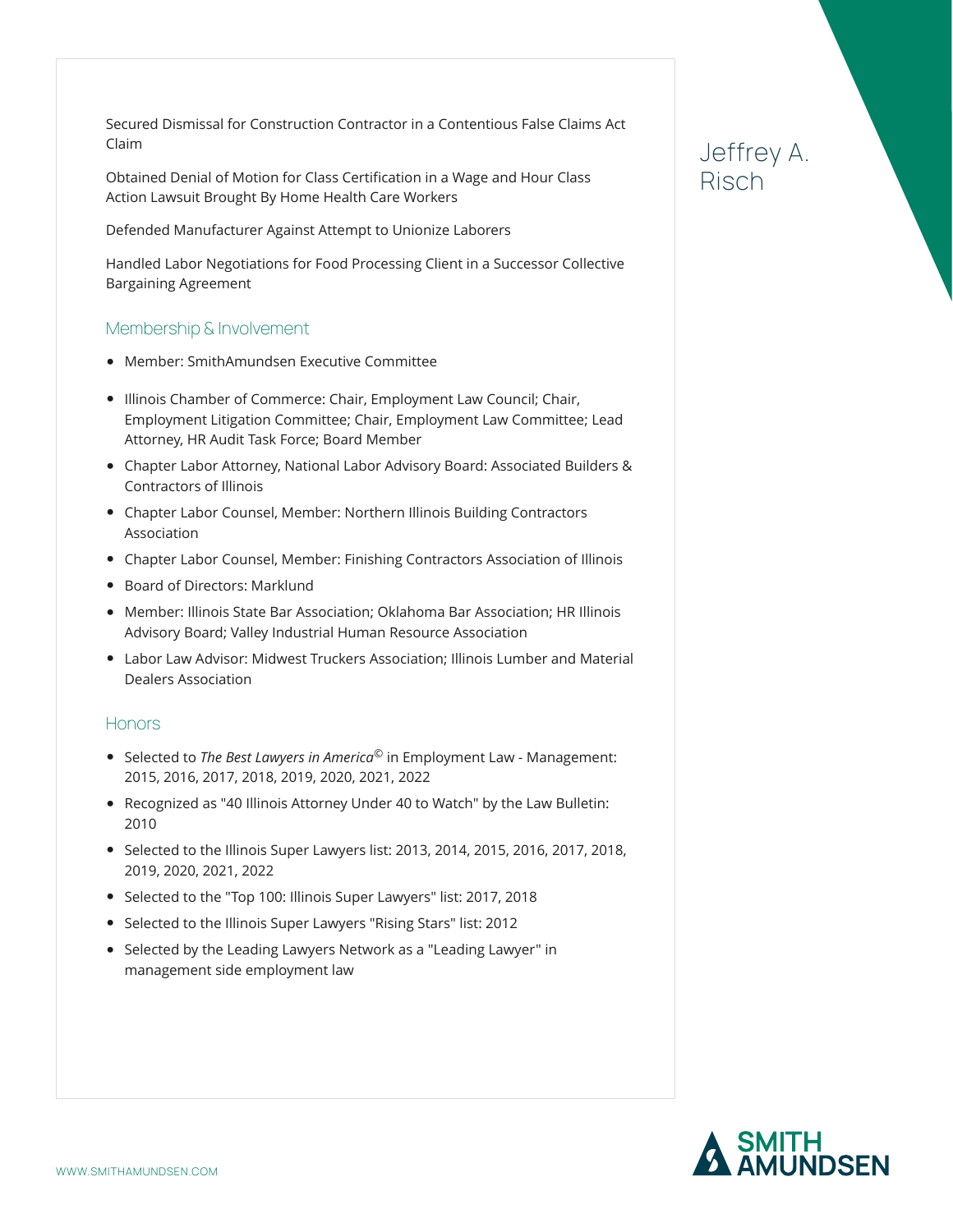#### Firm News

35 SmithAmundsen Attorneys Included on 2022 Illinois Super Lawyers and Rising Stars Lists January 28, 2022

41 SmithAmundsen Attorneys Recognized by *Best Lawyers in America© 2022* August 19, 2021

35 SmithAmundsen Attorneys Included on 2021 Illinois Super Lawyers and Rising Stars Lists January 29, 2021

34 SmithAmundsen Attorneys Recognized in *Best Lawyers in America© 2021* August 20, 2020

33 SmithAmundsen Attorneys Included on 2020 Illinois Super Lawyers and Rising Stars Lists January 29, 2020

Jeff Risch Quoted in *Cook County Record*: Comptroller's order on prevailing wage a political move *Cook County Record*, August 29, 2019

22 SmithAmundsen Attorneys Named to *Best Lawyers in America© 2020* August 15, 2019

30 SmithAmundsen Attorneys Included on 2019 Illinois Super Lawyers and Rising Stars Lists January 24, 2019

18 SmithAmundsen Attorneys Included in Best Lawyers in America© 2019 August 15, 2018

U.S. News & World Report – Best Lawyers® "Best Law Firms" 2018 November 1, 2017

14 SmithAmundsen Attorneys Included in Best Lawyers in America© 2018 August 15, 2017

28 SmithAmundsen Attorneys Included on 2017 Illinois Super Lawyers and Rising Stars Lists *SmithAmundsen*, January 13, 2017

U.S. News – Best Lawyers® "Best Law Firms" 2017

Seven SmithAmundsen Attorneys Included in Best Lawyers in America© 2017 August 15, 2016

# Jeffrey A. Risch

SMITH<br>AMUNDSEN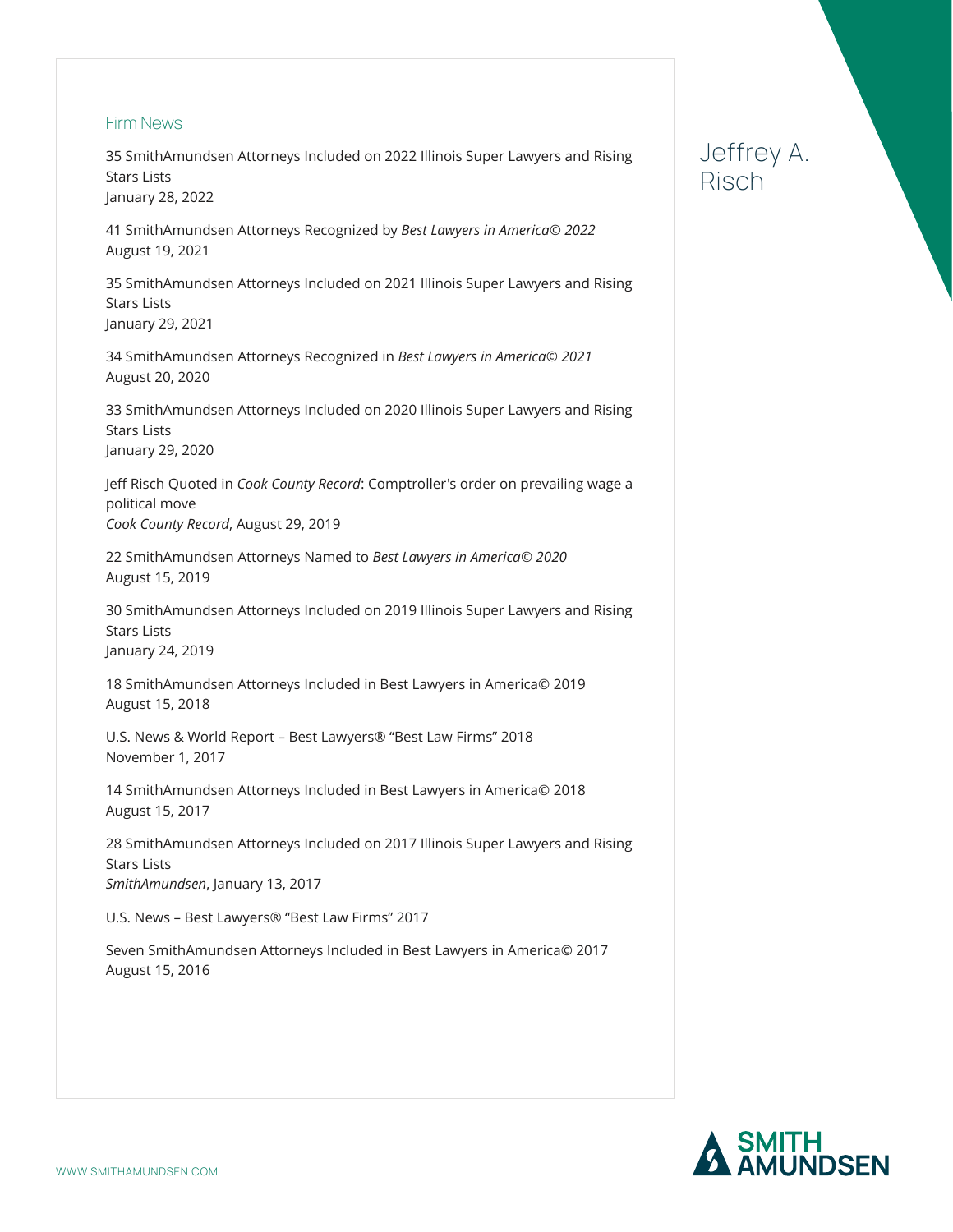Mid-West Truckers Association Honors Jeff Risch as an Outstanding Member of the Year *Mid-West Truckers Association, Inc.*, February 9, 2016

28 SmithAmundsen Attorneys Included on 2016 Illinois Super Lawyers and 2016 Illinois Rising Stars Lists *SmithAmundsen*, January 8, 2016

U.S. News – Best Lawyers® "Best Law Firms" 2016

Why Medical Marijuana Can Still Get You Fired in Illinois - The Chicago Tribune Mentions Jeff Risch *Chicago Tribune*, August 21, 2015

Five SmithAmundsen Attorneys Included in *Best Lawyers in America*© 2016 August 17, 2015

Illinois Super Lawyers & Illinois Rising Stars Names 26 SmithAmundsen Attorneys to 2015 List January 12, 2015

Five SmithAmundsen Attorneys Included in Best Lawyers in America© 2015 August 2014

Illinois Super Lawyers & Illinois Rising Stars Names 19 SmithAmundsen Attorneys to 2013 List January 3, 2013

#### In the Media

Union Attys See NLRB Partnerships As Boon For Workers – *Law360* Article Quotes Jeff Risch

Prevailing Wage Order Leaves Questions for Businesses -- Jeff Risch Quoted in *The Center Square*

Prevailing Wage Law -- *Cook County Record* Quotes Jeff Risch

Jeff Risch Quoted in *Los Angeles Times* Article, "How Will The Workplace Change Under Trump? Here Are Some Clues"

Jeff Risch Quoted in *Chicago Tribune* Article, "How Will the Workplace Change Under Trump? Here Are a Few Clues, Issues"

Jeff Risch Quoted in Chicago Tribune Article about Job Issues to Look Out for in 2016

Banning 'the box' to give ex-convicts a better chance at finding a job - PBS NewsHour Interviews Jeff Risch

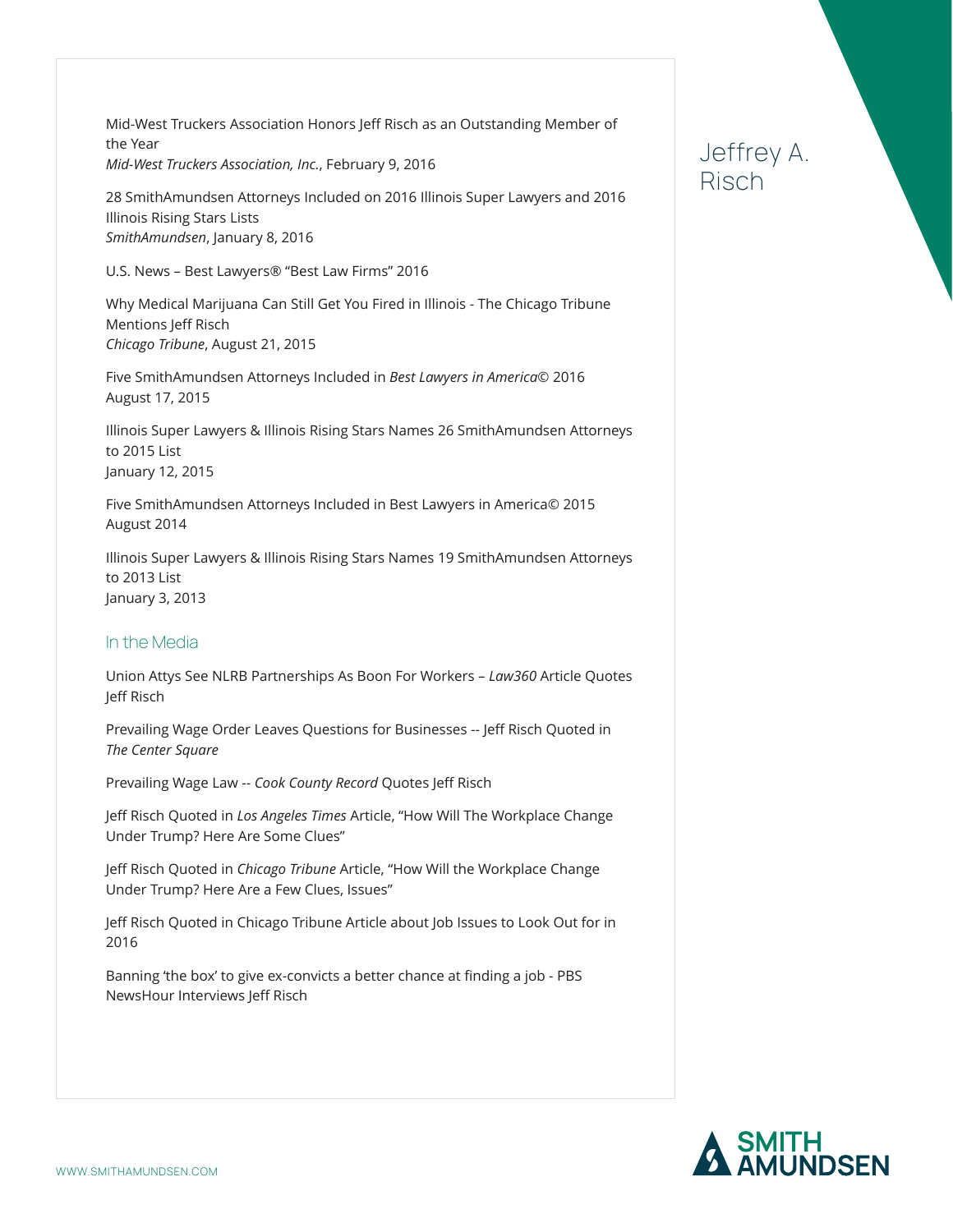Employers Under the Gun - Daily Herald Business Ledger Features Jeff Risch

Have Gun, Will Carry – Jeff Risch Quoted in Illinois CPA Society's *Insight Magazine*

Concealed Carry Or Not, Business Owners Seek Guidance On What To Do Now

Concealed Carry: Businesses Face a Loaded Issue Over Concealed Carry Law - Chicago Tribune Quotes Jeff Risch

#### Alerts

OSHA'S COVID-19 Vaccine Mandate is Back on!

Federal Contractors' Alert: What We Know and Still Don't Know About Biden's Vaccination Mandate

NEW Illinois Law Limiting the Use of Criminal Convictions: How it Impacts Hiring in the Transportation Industry

Illinois Department of Labor Launches Prevailing Wage Electronic Database – April 1, 2020

Families First Coronavirus Response Act: What It Means For Employers

New Illinois Law Requiring Vehicle Expense Reimbursement Impacts All Transportation Employers

Strike4Democracy's National Day of Action and the Impact on the Workplace

Urgent Update Re DOL's Persuader Rule

Urgent Alert: U.S. DOL Publishes Final Overtime Rule

### Speaking Engagements

NEW IL Laws that Target Non-Union Contractors: What You need to Know Speaking Engagement, Associated Builders and Contractors of Illinois, Webcast, June 30, 2022

Complying with Illinois' Jobs Works Act Speaking Engagement, Associated Builders and Contractors of Illinois, Webcast, June 1, 2022

NEW U.S. DOL Davis-Bacon Rule – What the Construction Industry Needs to Know! Event, SmithAmundsen; Webcast, May 12, 2022

How to Apply for Illinois' New Equal Pay Certificate Event, Webcast; Illinois Chamber of Commerce, March 29, 2022

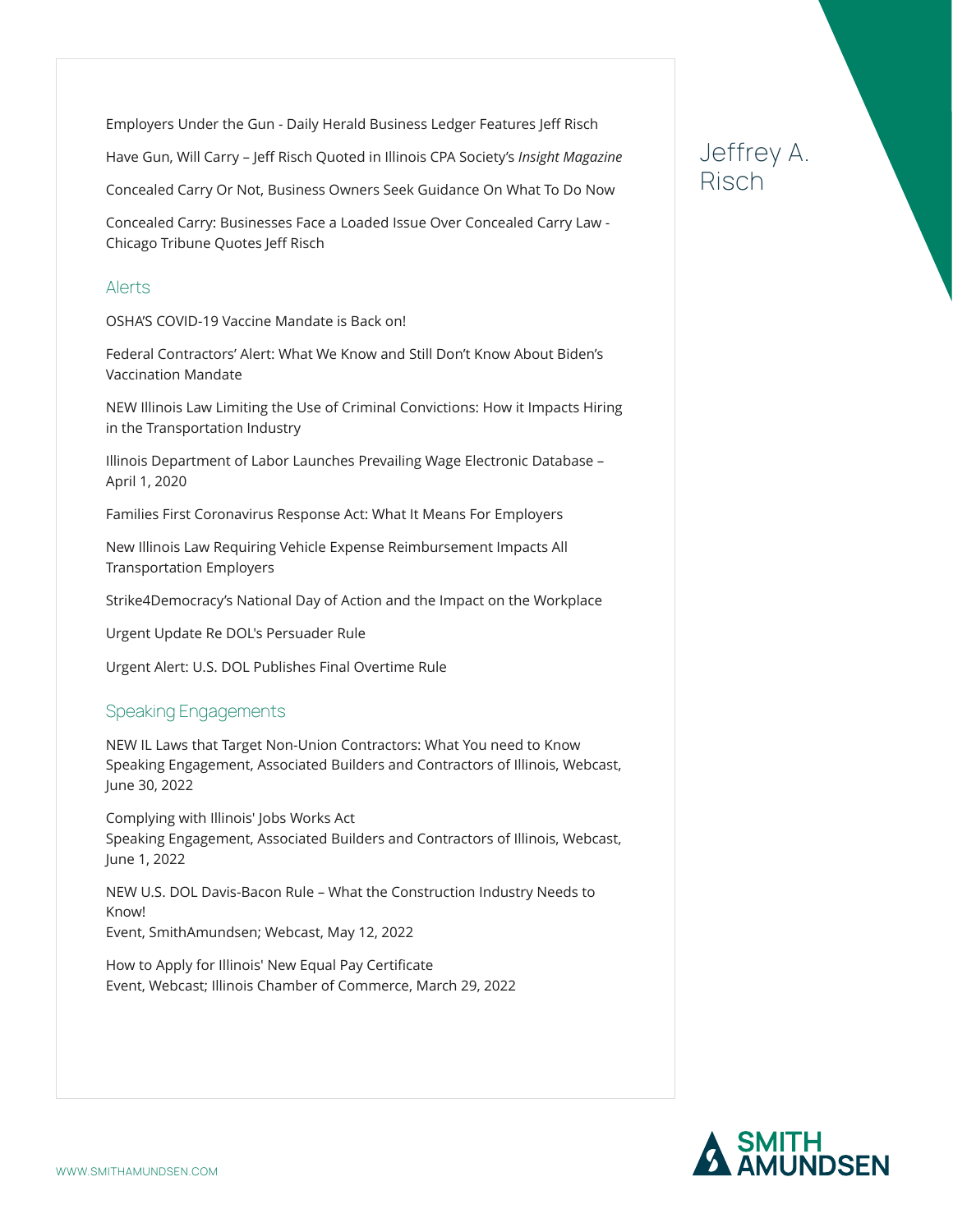New Employment Law Update for Illinois Employers of All Sizes Event, Springfield, IL, March 18, 2022

2022 Prevailing Wage 101 and More: Recent Changes for Illinois Employers Naperville, IL, March 16, 2022

Prevailing Wage Law: An Understanding of the Davis-Bacon Act Webcast, March 9, 2022

New Equal Pay Reporting Requirements for Illinois: Are You in Compliance? SmithAmundsen, Webcast, March 8, 2022

Illinois' Right to Work Law Ban and What it Means Webcast, March 8, 2022

Dealing with the Illinois Department of Labor in 2022 Associated Builders and Contractors Illinois Legal Series 2022, Webcast, March 3, 2022

### Published Works

Politicians Aim To Force Unionization In The Private Sector *The Illinois Manufacturer Magazine*, August 2, 2021

New HR Laws Impacting Illinois Manufacturers *The Illinois Manufacturer Magazine*, April 30, 2021

Illinois Employment Forms-Online Version *Illinois Chamber of Commerce*, March 2021

Model Employee Policies for Illinois Employees – 3rd Edition *Illinois Chamber of Commerce*, 2021

Conducting the Employment Practices Audit 2020 Edition *Illinois Institute for Continuing Legal Education*, 2020

Illinois Employment Law Handbook - 5th Edition *Illinois Chamber of Commerce*, 2019

Illinois Employment Law Handbook, 4th Edition *Illinois Chamber of Commerce*, 2016

### Blog Posts

Illinois Department of Labor Posts Equal Pay Act Registration Certificate Compliance Statement Sample and FAQ's *Labor & Employment Law Update*, April 27, 2022

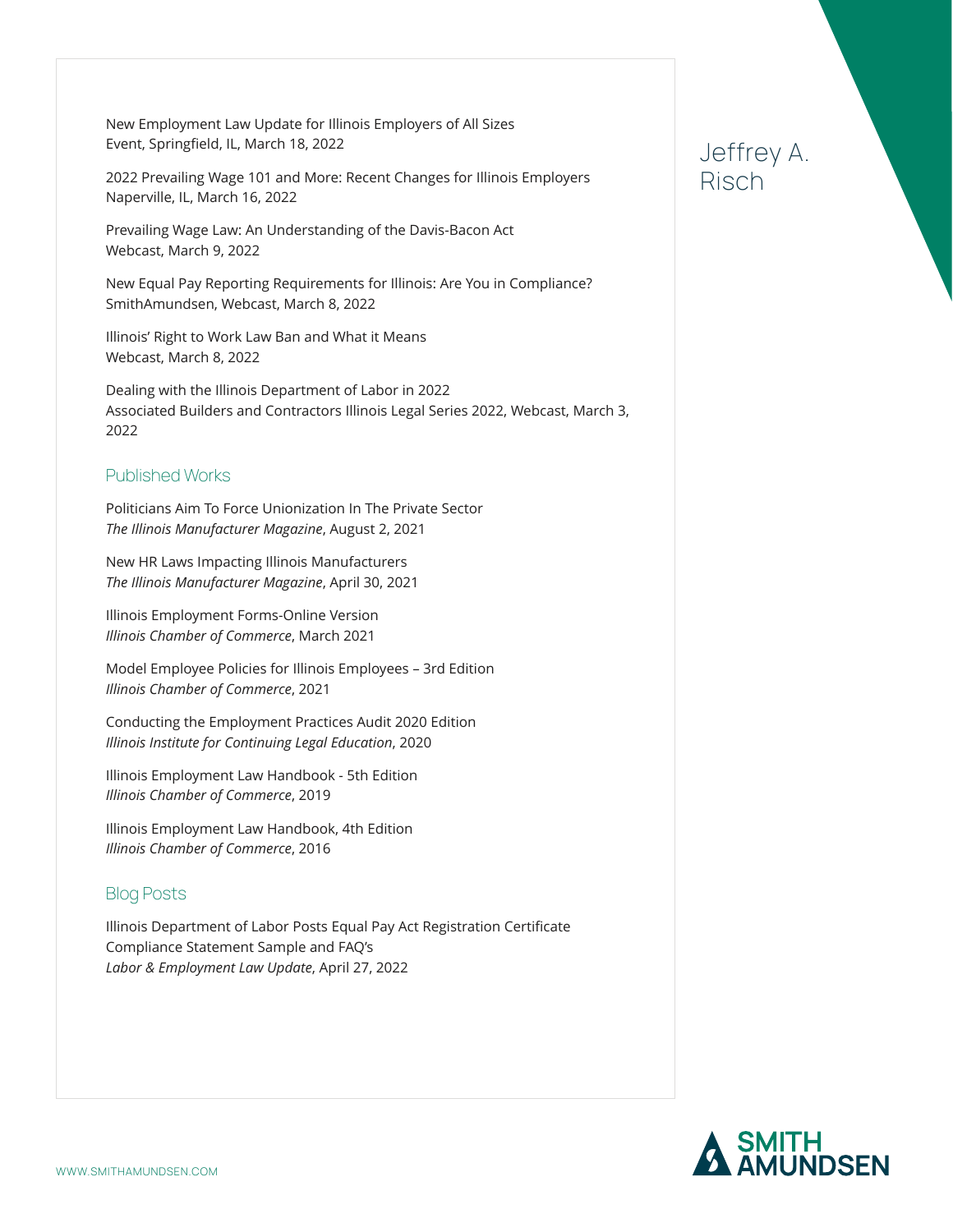"Treat Employees Like Mushrooms?" – NLRB's Attack on Employer "Captive Audience Meetings" is Officially On! *Labor & Employment Law Update*, April 11, 2022

Big Labor is Targeting Banks and Credit Unions?? *Labor & Employment Law Update*, March 21, 2022

Federal Judge Finds Periodic Inspection and Testing of Fire or Security Systems Does Not Fall Under the Illinois Prevailing Wage Act *Labor & Employment Law Update*, February 24, 2022

OSHA'S COVID-19 Vaccine Mandate is Back on! *Labor & Employment Law Update*, December 20, 2021

Illinois Prevailing Wage Pay Data Now Online for Anyone to View and "Complain" *Labor & Employment Law Update*, December 13, 2021

EMPLOYERS BEWARE: PRO-UNION PRIORITIES ADVANCE AT THE NLRB *Labor & Employment Law Update*, October 25, 2021

Federal Contractors' Alert: What We Know and Still Don't Know About Biden's Vaccination Mandate *Labor & Employment Law Update*, September 27, 2021

NEED AN HR AUDIT CHECKLIST? HERE YOU GO! *Labor & Employment Law Update*, June 16, 2021

IDOL on the PROWL: Looking At Non-Union Contractors to Debar for Technical Violations of the Illinois Prevailing Wage Act *Labor & Employment Law Update*, May 7, 2021

Construction Contractors Beware: Think Twice Before Paying Prevailing Wage Assessments! *Labor & Employment Law Update*, April 2, 2021

NEW ILLINOIS LAW PROHIBITS USE OF CRIMINAL CONVICTIONS: Guide for Employers and Sample Forms *Labor & Employment Law Update*, March 24, 2021

Will Employers Have to Give 1% of their Total Gross Profits to the State of Illinois? Gov. Pritzker Signs into Law Unprecedented Changes to IL Equal Pay and Corporate Laws *Labor & Employment Law Update*, March 23, 2021

PREVAILING WAGE REMINDER: Local, State and Federal Prevailing Wage Obligations Vary Greatly *Labor & Employment Law Update*, February 25, 2021

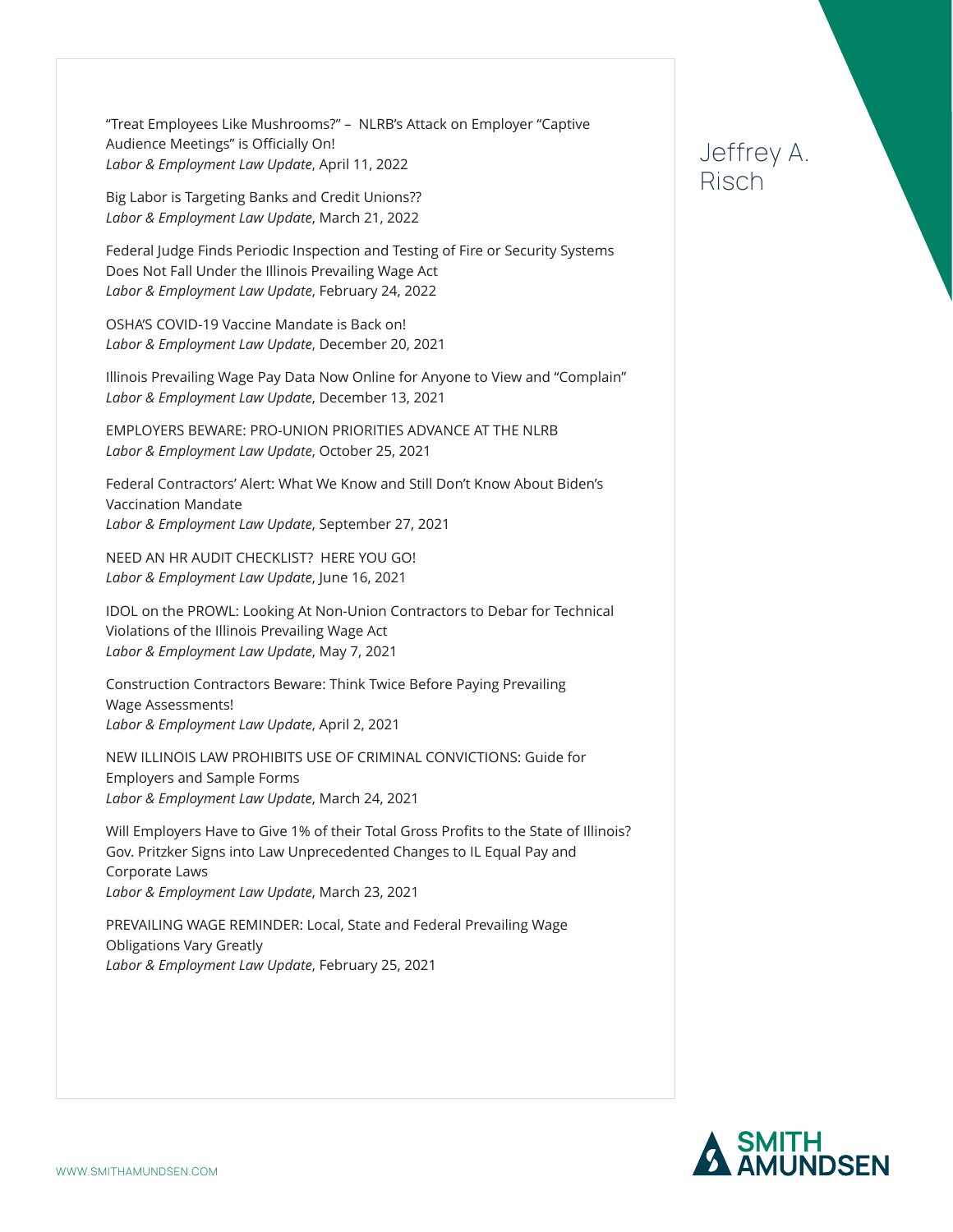Illinois Set to Enact New Law Limiting Criminal Convictions in Employment Decisions *Labor & Employment Law Update*, February 15, 2021

SAMPLE Questionnaire and HR Checklist for Confirmed COVID-19 Cases *Labor & Employment Law Update*, November 6, 2020

Illinois Department of Labor Launches Prevailing Wage Electronic Database – April 1, 2020 *Labor & Employment Law Update*, April 13, 2020

UPDATE – Does a "Shelter-in-Place" or "Stay-at-Home" Order Trigger Paid Sick Leave under the FFCRA? *Labor & Employment Law Update*, April 6, 2020

Families First Coronavirus Response Act: What It Means For Employers *Labor & Employment Law Update*, March 15, 2020

AFL-CIO Sues NLRB Seeking to Block 2019 Final Election Rule *Labor & Employment Law Update*, March 9, 2020

NLRB Gives Gift To Employers: Modifies Obama Board's "Quickie Election" Rule *Labor & Employment Law Update*, December 16, 2019

BREAKING NEWS: Illinois Recreational Cannabis Law Protections for Employers & the Workplace Clarified! *Labor & Employment Law Update*, November 15, 2019

State Comptroller Wants to Enforce the Illinois Prevailing Wage Act??? *Labor & Employment Law Update*, August 16, 2019

SB 75: NEW Anti-Harassment Law – A Serious Game Changer for Illinois Employers *Labor & Employment Law Update*, August 9, 2019

In Case it was Ever in Doubt, the Illinois Prevailing Wage Act Now Expressly Adopts UNION SCALE to Establish Prevailing Wage in the "Construction" Industry *Labor & Employment Law Update*, June 18, 2019

Up in Smoke: Recreational Marijuana and its Impact on the Illinois Workplace *Labor & Employment Law Update*, May 31, 2019

Prevailing Wage Law: An Effective Sword of Labor Unions to Hurt their Enemies in the Public Bid Process *Labor & Employment Law Update*, April 25, 2019

Critical Illinois Prevailing Wage Law Change Impacting Contractors *Labor & Employment Law Update*, February 26, 2019